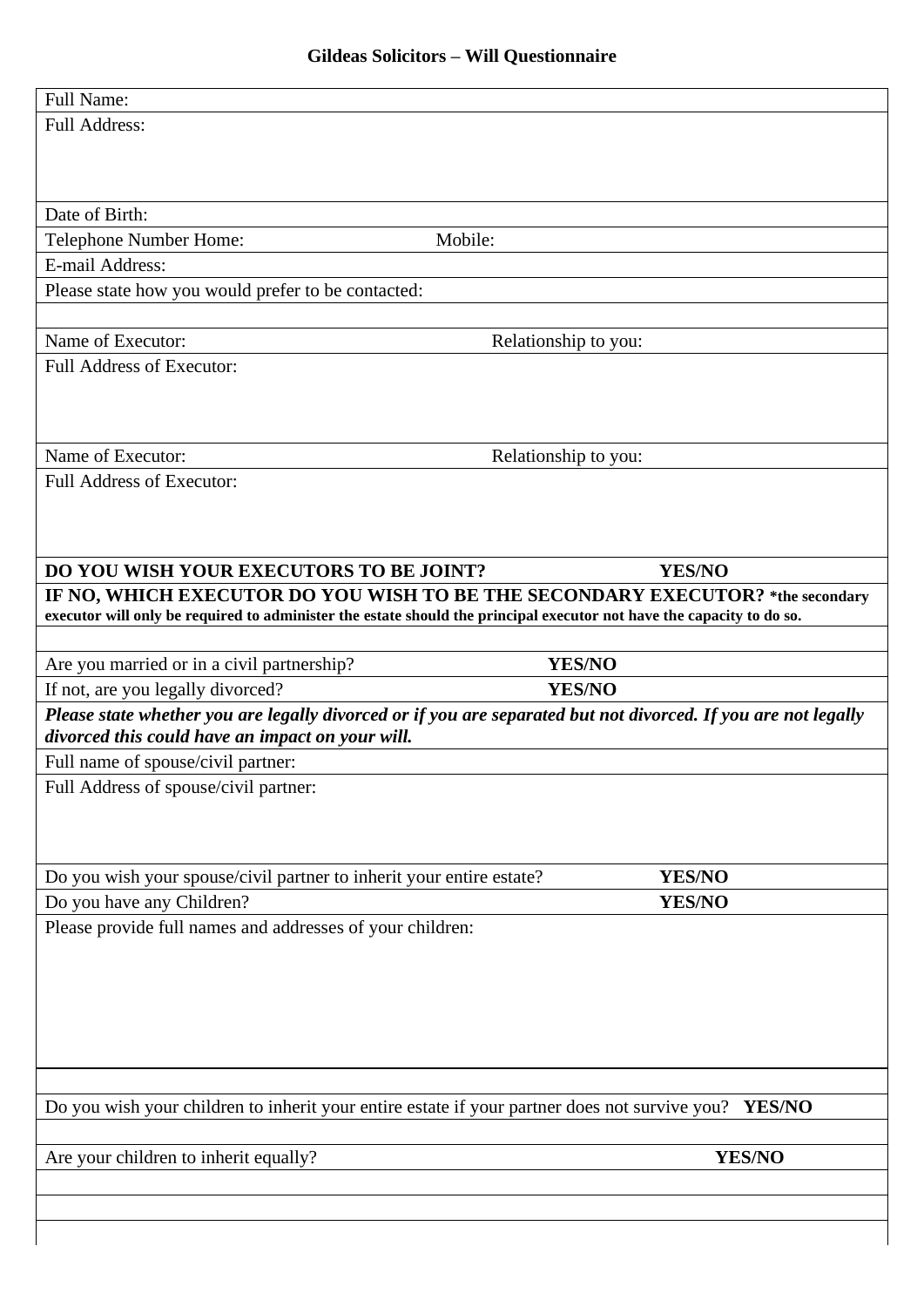| Do you wish to appoint a Guardian for any of your children under the age of 16:<br>YES/NO? |                                                      |                                                                                                                                                                                                                                          |  |
|--------------------------------------------------------------------------------------------|------------------------------------------------------|------------------------------------------------------------------------------------------------------------------------------------------------------------------------------------------------------------------------------------------|--|
| Full name of Guardian:                                                                     |                                                      | Relationship to you:                                                                                                                                                                                                                     |  |
| Full address of Guardian:                                                                  |                                                      |                                                                                                                                                                                                                                          |  |
| of age, or another age of your choice)?                                                    |                                                      | Do you wish any assets left to children to be held in Trust until a specified age is reached (e.g. 16, 18, 21 years                                                                                                                      |  |
| Yes/No:                                                                                    |                                                      | Age:                                                                                                                                                                                                                                     |  |
|                                                                                            |                                                      | If neither your spouse/civil partner or children survive you, or if they are not to benefit, please provide details<br>of the beneficiaries you wish to inherit the majority of your estate and indicate proportion if not equal shares: |  |
| Name:                                                                                      | Name:                                                | Name:                                                                                                                                                                                                                                    |  |
| Proportion:                                                                                | Proportion:                                          | Proportion:                                                                                                                                                                                                                              |  |
| Address:                                                                                   | Address:                                             | Address:                                                                                                                                                                                                                                 |  |
| Name:                                                                                      | Name:                                                | Name:                                                                                                                                                                                                                                    |  |
|                                                                                            |                                                      |                                                                                                                                                                                                                                          |  |
| Proportion:<br>Address:                                                                    | Proportion:<br>Address:                              | Proportion:<br>Address:                                                                                                                                                                                                                  |  |
|                                                                                            |                                                      | If unmarried, please specify the names and addresses of the beneficiaries who are to inherit the majority of your                                                                                                                        |  |
|                                                                                            | estate and indicate proportions if not equal shares. |                                                                                                                                                                                                                                          |  |
| Name:                                                                                      | Name:                                                | Name:                                                                                                                                                                                                                                    |  |
| Proportion:                                                                                | Proportion:                                          | Proportion:                                                                                                                                                                                                                              |  |
| Address:                                                                                   | Address:                                             | Address:                                                                                                                                                                                                                                 |  |
|                                                                                            |                                                      |                                                                                                                                                                                                                                          |  |
| Name:                                                                                      | Name:                                                | Name:                                                                                                                                                                                                                                    |  |
| Proportion:                                                                                | Proportion:                                          | Proportion:                                                                                                                                                                                                                              |  |
|                                                                                            | Address:                                             | Address:                                                                                                                                                                                                                                 |  |
| Address:                                                                                   |                                                      |                                                                                                                                                                                                                                          |  |
|                                                                                            |                                                      |                                                                                                                                                                                                                                          |  |
|                                                                                            |                                                      |                                                                                                                                                                                                                                          |  |